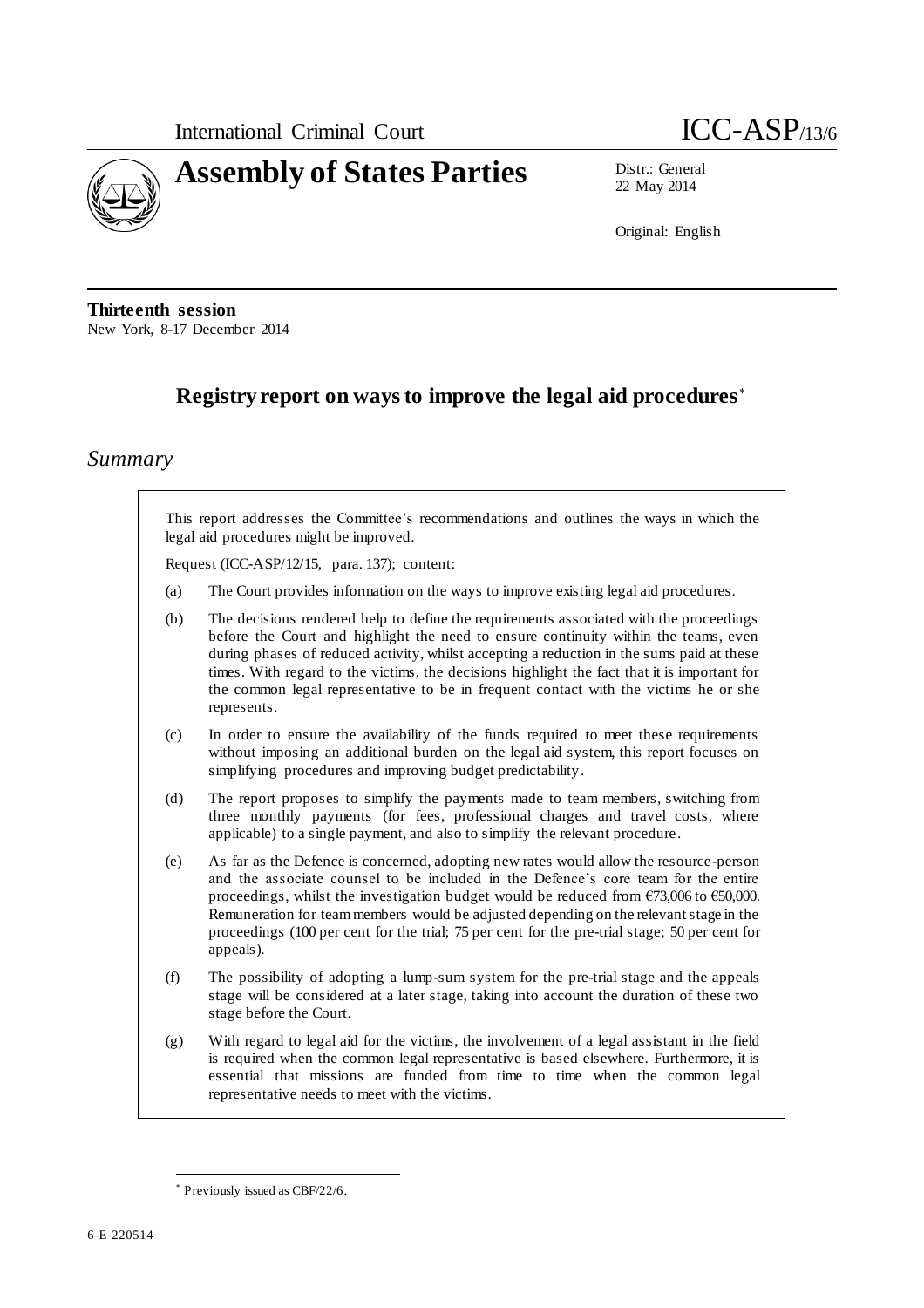### **I. Introduction**

1. In its report on its twenty-first session, the Committee on Budget and Finance ('the Committee') 'recommended that the Registry conduct a study, based on key decisions already rendered, to identify common themes in the various judgments. The Registry could then identify ways to improve existing procedures, and this would make it easier to quantify financial requirements.'<sup>1</sup>

2. The Chambers of the Court have rendered a series of decisions which have a direct and indirect impact on legal aid, by ruling on the legal representation of victims,  $2$  by reviewing the Registrar's decisions on this matter<sup>3</sup> or by amending the planned progress of a case. 4 The Registrar has also rendered decisions on granting additional resources to respond to the objective requirements of the cases before the Court. These decisions highlight the fact that teams must be available to work, even if capability has to be reduced, at any time during a case, as well as certain specific requirements of the common representatives for the victims.

3. The Registry therefore outlines the following possibilities to streamline administrative procedures in the legal aid system whilst maintaining its approach to maximise the savings achievable in this area. This approach takes into account the demands of a fair trial, for which legal aid paid for by the Court is a fundamental aspect, and in particular the principles of the equality of arms, objectiveness, transparency, continuity and savings. Flexibility remains a fundamental aspect of implementing the system.

4. Particular attention must be paid to the effects of the proposals on the preparation and implementation of the legal aid budget; predictability was therefore one objective also to be achieved in this regard.

5. The Registry wishes to draw the attention of the Committee to the need to submit for consultation all the proposals to change the current system to the existing teams and to the independent representative body of counsel or legal associations pursuant to Rule 20(3) and to the legal aid commissioners, as provided for by Regulation 136 of the Regulations of the Registry.

#### **II. Simplifying the payment of fees**

6. At present, one member of the team (counsel or associate counsel specifically) are entitled, in addition to their fees, to compensation for professional charges and to reimbursement for travel and subsistence costs. The system imposes a significant workload in terms of administration and verification by the Registry, which must ensure that each amount paid out does in fact correspond to the expenditure incurred and that the expenditure in question is included in the mission plan submitted and approved in advance. Incorporating the monthly allocation of  $\epsilon$ 3,000 for expenditure into a single payment, as highlighted below, would simplify and streamline the payment of reimbursements.

7. It would be possible to attempt to simplify the process for the administrative handling of payments by putting forward a monthly lump sum which might be somewhere between the net amount of the fees and the gross payment (maximum amount provided for by legal aid). Such an amount would cover both fees and professional charges and other expenditure associated with travel to the seat of the Court. Furthermore, the Registrar could allocate the necessary resources for all necessary reasonable expenditure.

8. It would also be appropriate to review the system currently applied for the payment of fees – which involves each member of the team submitting a monthly time sheet – and to replace it with a system based on submitting an action plan and a report outlining how it will be implemented every quarter. Thus 85 per cent of the payments to members of the team would be made automatically as soon as the action plan is approved and the remaining 15 per cent would be made as soon as the report on the implementation of the plan is approved.

<sup>&</sup>lt;sup>1</sup> ICC-ASP/12/15, para. 137.

<sup>&</sup>lt;sup>2</sup> Each Chamber has adopted its own approach to guarantee the right of victims to representation, ranging from multiple external teams in the same case (as in the *Lubanga*, *Katanga*, *Ngudjolo*, *Bemba*, and *Banda* cases) to the appointment of the Office of Public Council for Victims (*Laurent Gbagbo*, *Simone Gbagbo*, *Ntaganda* cases*)* and the appointment of external counsel supported by the Office (*Ruto and Sang*, *Kenyatta* cases).

<sup>&</sup>lt;sup>3</sup> See in particular ICC-01/04-01/06-2800. This is also addressed in other, confidential, decisions which have been

taken into account but which are not cited in this report. 4 See, for example, ICC-01/04-01/07-3319 and all subsequent decisions.